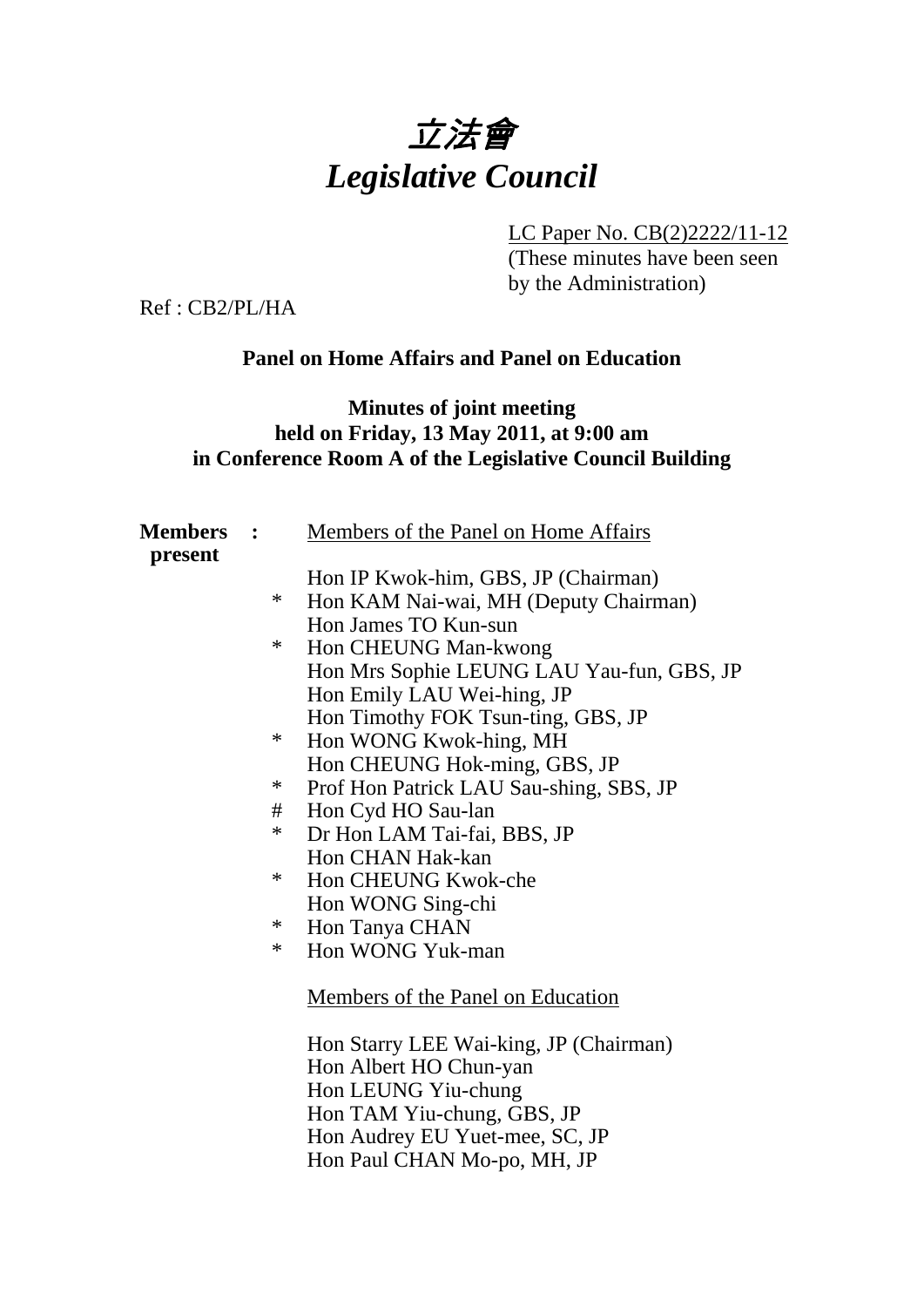# Dr Hon Priscilla LEUNG Mei-fun

 $\overset{(\#}{(*)}$ (# Also Deputy Chairman of the Panel on Education) (\* Also members of the Panel on Education)

| <b>Member:</b><br>attending          |                | Hon LEE Wing-tat                                                                                                                                                                                                                                                                                                                                                                                                      |
|--------------------------------------|----------------|-----------------------------------------------------------------------------------------------------------------------------------------------------------------------------------------------------------------------------------------------------------------------------------------------------------------------------------------------------------------------------------------------------------------------|
| <b>Members</b><br>absent             | $\ddot{\cdot}$ | Members of the Panel on Home Affairs<br>Dr Hon Philip WONG Yu-hong, GBS<br>Hon WONG Yung-kan, SBS, JP<br>Hon Miriam LAU Kin-yee, GBS, JP<br>Hon Paul TSE Wai-chun<br>Members of the Panel on Education<br>Hon LEE Cheuk-yan<br>Hon Tommy CHEUNG Yu-yan, SBS, JP<br>Hon Abraham SHEK Lai-him, SBS, JP<br>Hon Andrew LEUNG Kwan-yuen, GBS, JP<br>Hon Mrs Regina IP LAU Suk-yee, GBS, JP<br>Dr Hon Samson TAM Wai-ho, JP |
| <b>Public Officers:</b><br>attending |                | <u>Agenda item II</u><br><b>Education Bureau</b><br>Dr Catherine CHAN<br>Deputy Secretary for Education (5)<br>Dr CHEUNG Kwok-wah<br><b>Principal Assistant Secretary</b><br>(Curriculum Development)<br>Home Affairs Bureau<br>Miss Salina YAN<br>Deputy Secretary for Home Affairs (3)                                                                                                                              |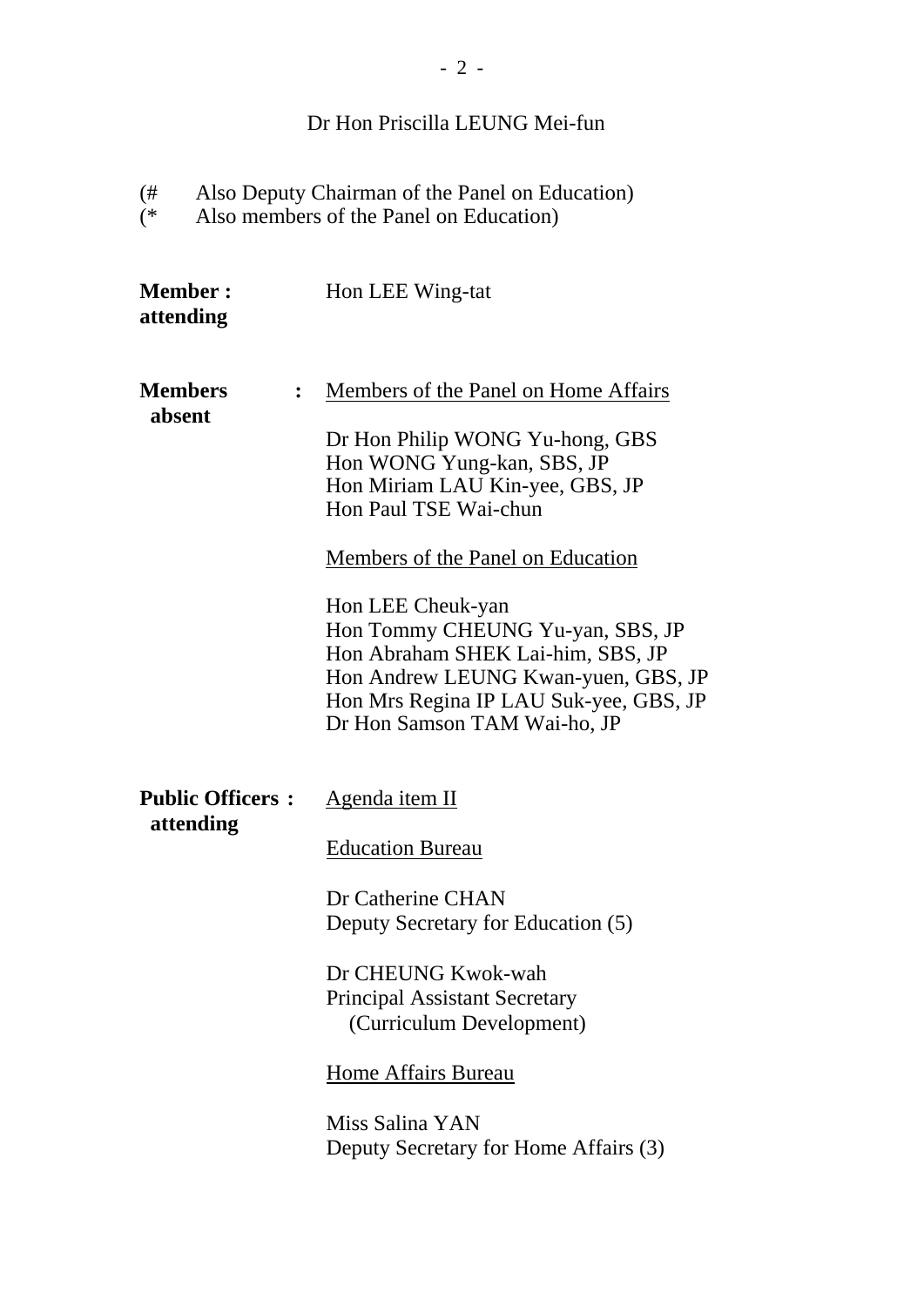#### Leisure and Cultural Services Department

Ms Cynthia LIU Assistant Director (Performing Arts)

#### Agenda item III

#### Home Affairs Bureau

Mr Jonathan McKinley, JP Deputy Secretary for Home Affairs (2)

Mr Benjamin MOK Principal Assistant Secretary for Home Affairs (Recreation and Sport)

#### Education Bureau

Ms Amy WONG Principal Assistant Secretary (Higher Education)

Dr CHEUNG Kwok-wah Principal Assistant Secretary (Curriculum Development)

Leisure and Cultural Services Department

Mr Bobby CHENG, JP Deputy Director (Leisure Services)

Hong Kong Sports Institute

Dr Trisha Leahy Chief Executive

- **Clerk in :** Mr Thomas WONG **attendance** Chief Council Secretary (2)2
- **Staff in :** Ms Alice LEUNG **attendance** Senior Council Secretary (2)2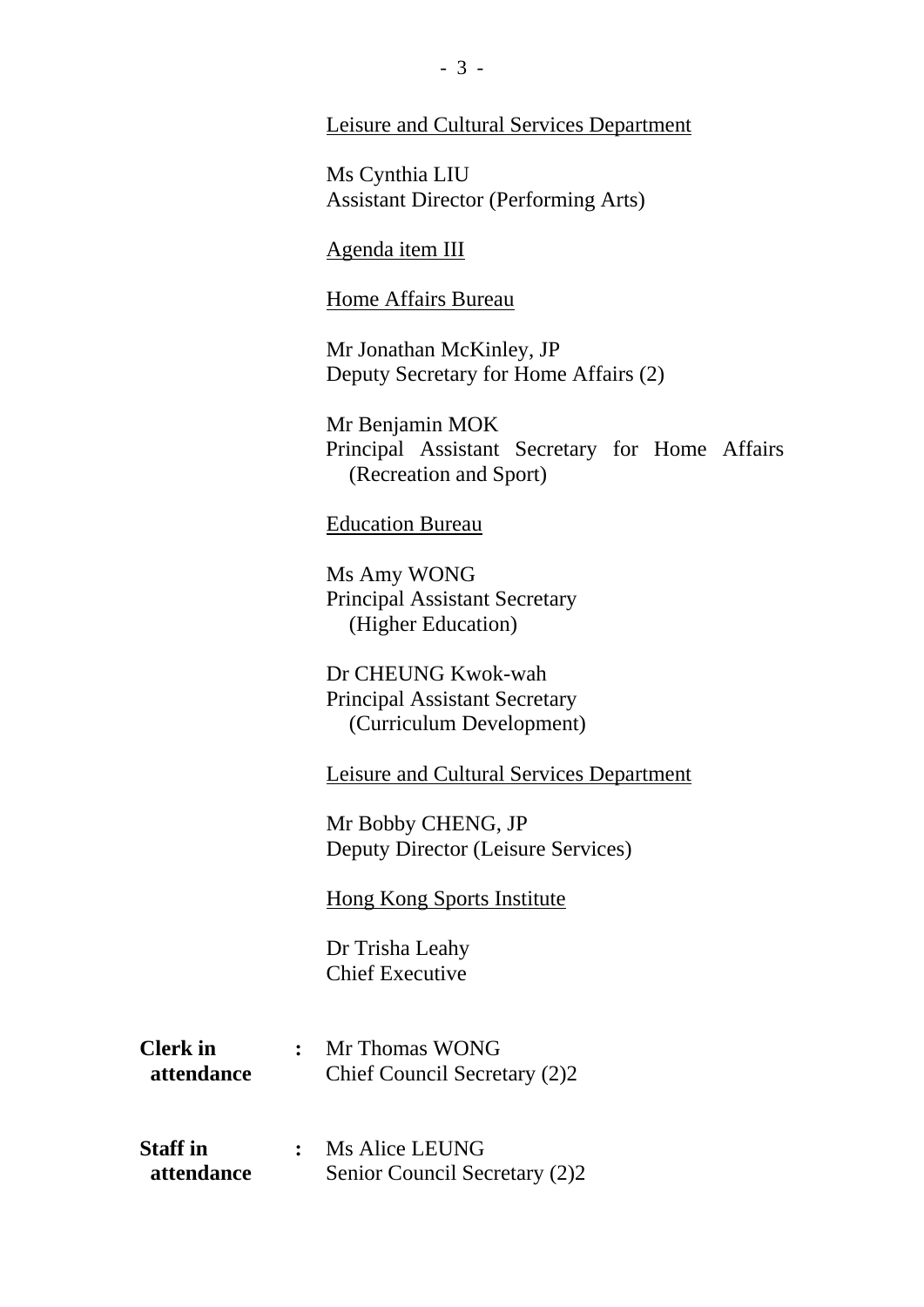Ms Yvonne OA-YANG Council Secretary (2)2

Miss Monique TSEUNG Legislative Assistant (2)2 (Acting)

## **I. Election of Chairman**

Action

Ms Starry LEE nominated Mr IP Kwok-him as the Chairman for the joint meeting. Ms Emily LAU seconded the nomination. Mr IP accepted the nomination. As there was no other nomination, Mr IP Kwok-him was elected as the Chairman for the joint meeting.

# **II. Promotion of arts and cultural education in schools**

[LC Paper Nos. CB(2)1700/10-11(01) and (02)]

2. At the Chairman's invitation, Deputy Secretary for Education (5) ("DS/ED(5)") presented the Administration's paper on the promotion of arts and cultural education in Hong Kong and the measures to strengthen co-ordination and to create synergy among different stakeholders [LC Paper No. CB(2)1700/10-11(01)].

### Support for students in financial difficulty

3. Noting from paragraph 72 of the Administration's paper that the School-based Grant ("SBG") provided by the School-based After-school Learning and Support Programme ("the Programme") of the Education Bureau ("EDB") for students in financial difficulty had been increased from \$200 to \$400 per target student per annum starting from the 2010- 2011 school year, Mr WONG Kwok-hing expressed concern about the adequacy of the subsidy and sought information on the criteria for assessing the financial eligibility for SBG. Ms Cyd HO also opined that \$400 was hardly adequate to meet students' needs for participation in arts and cultural activities.

4. DS/ED(5) advised that EDB had established the Programme to provide SBG for students in receipt of the Comprehensive Social Security Assistance and the full-grant under the Student Financial Assistance Schemes to participate in activities for broadening their learning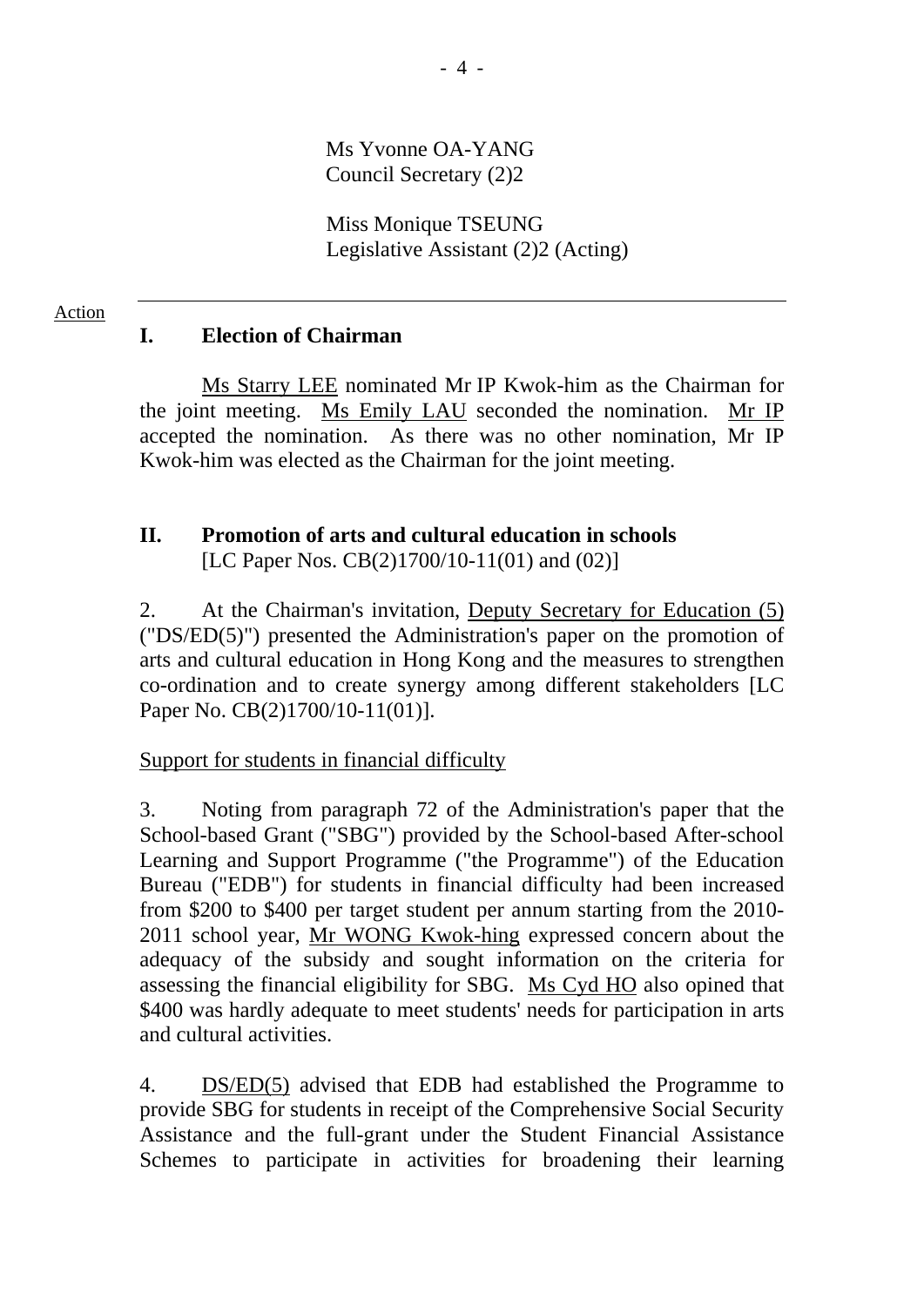experiences outside the classroom. Schools, which managed the funding on behalf of eligible students, could decide on which life-wide learning activities to be subsidized and what amount to be subsidized. Given that students' family backgrounds varied, schools could establish their own eligibility criteria for students in financial difficulty. The Government also provided recurrent resources for the promotion of arts education in schools. Schools could use the resources to organize various activities, such as artist-in-school programmes and inviting arts groups to provide training and performances, to broaden students' horizons in the arts and enhance their arts abilities.

5. In response to Mr WONG Kwok-hing's enquiry about the measures for monitoring SBG, DS/ED(5) advised that the School Management Committees of individual schools could decide on the usage of the grants and subsidies allocated for them in organizing school-based life-wide learning activities including arts and cultural programmes. Schools would prepare a report on the activities organized and the funds spent every year.

Admin 6. At Mr WONG Kwok-hing's request, the Administration undertook to provide details of the Programme and SBG, including the criteria for determining the eligibility for SBG and the monitoring of the use of it.

> [*Post-meeting note:* the Administration's written response was issued to members vide LC Paper No. CB(2)213/11-12 on 2 November 2011.]

#### Free admission to arts performances

7. Mr CHEUNG Man-kwong, Ms Cyd HO and Miss Tanya CHAN shared the view that to promote arts education in schools, students should be provided with sufficient opportunities to attend various arts activities and performances. Pointing out that many major arts and cultural facilities were in urban districts, Mr CHEUNG Man-kwong called on the Administration to consider providing students with a financial subsidy, which should cover the admission fees for arts and cultural performances and the full transportation expenses incurred, to attend such performances. Miss Tanya CHAN considered that students should be given opportunities to attend arts and cultural performances at least once every year. Ms Cyd HO said that she had suggested to the Chief Executive and the Chief Secretary for Administration that the Government should provide a subsidy, in the form of education vouchers, for students to meet expenses for participating in or attending arts activities and training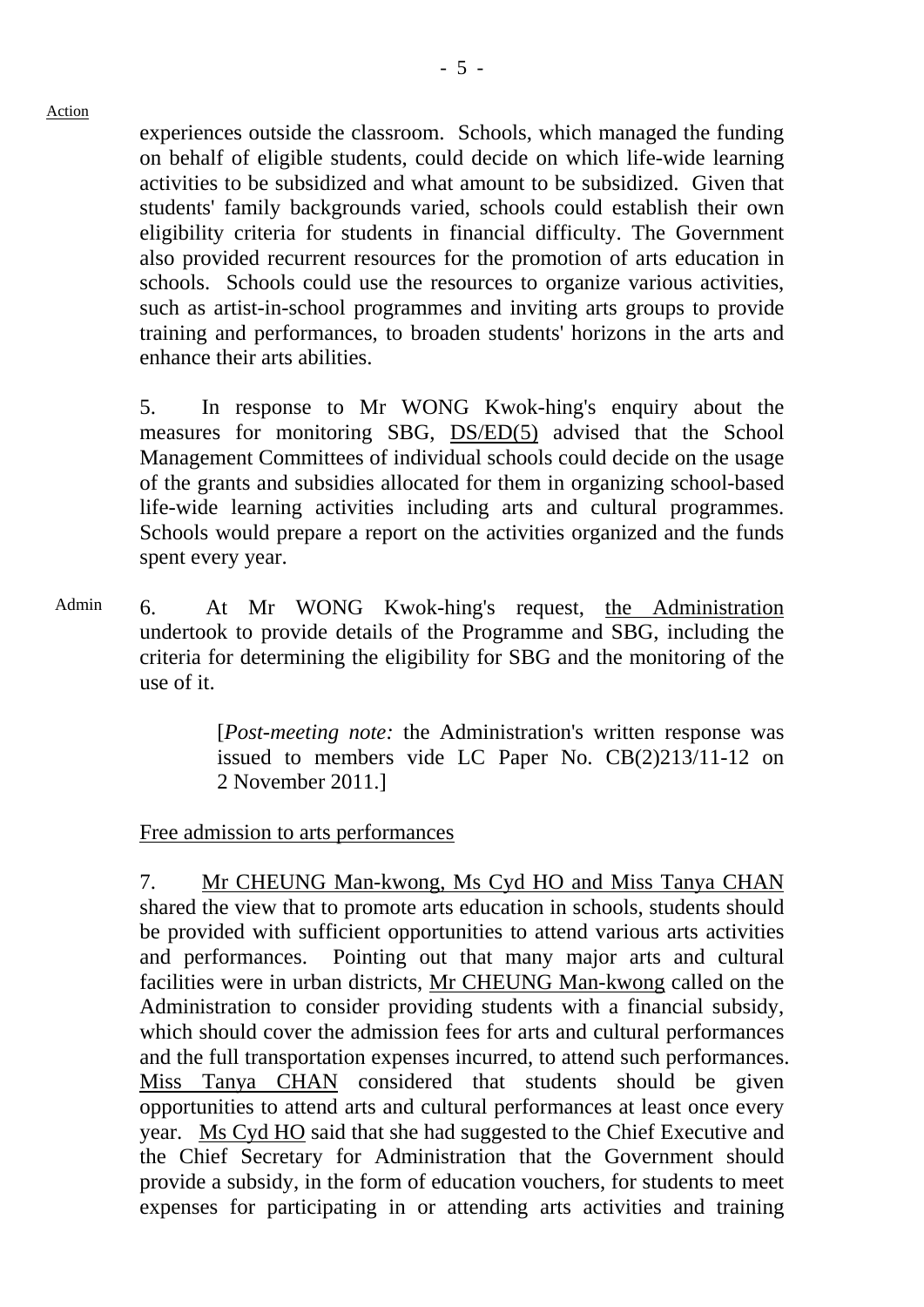8. DS/HA(3) advised that under the existing LCSD's policy, 50% discount tickets were offered to full-time students for attending LCSDsponsored arts programmes. The nine major performing arts groups had also offered concessionary tickets to encourage students to attend their performances. To help schools enhance students' abilities in appreciating the arts, EDB had launched, with support from LCSD and various arts groups, a scheme called "A Journey on Learning the Arts for New Senior Secondary ("NSS") Students", which aimed at providing senior secondary students with an opportunity to attend a variety of arts performances and exhibitions free of charge at least once a year. Assistant Director (Performing Arts) of LCSD ("AD(PA)/LCSD") added that the sale of student tickets for LCSD events was very good every year and of the total tickets sold in 2010-11, about 14% was for students (around 270,000 tickets). As full-time students might receive a 50% discount on the admission fees for LCSD-sponsored arts programmes, the lowest price for some student tickets was only \$30 to \$40.

#### Artist-in-school programmes

9. Ms Starry LEE sought information on the programmes for inviting arts groups to schools. AD(PA)/LCSD advised that most of the arts groups participated in these prorgrammes were small or medium-sized and the programmes covered a wide range of art forms such as music, drama, dance and Cantonese opera. In response to the Chairman's enquiry about whether Hong Kong Chinese Orchestra had performed in schools, DS/HA(3) replied in the affirmative.

10. Miss Tanya CHAN noted from paragraph 65 of the Administration's paper that schools could use the Operating Expenses Block Grant and Extended Operating Expenses Block Grant to conduct artist-in-school programmes. She sought information on the number of students participated in these programmes and whether the Government had provided any subsidy to the participating artists.

11. AD(PA)/LCSD advised that there were about 10 to 20 arts groups giving performances, work shops and training to schools. LCSD organized some 600 arts and cultural activities (e.g. visits to museums and library talks) for students every year and most of these activities were free of charge. More than 500 schools had participated in these activities and they were provided with education materials.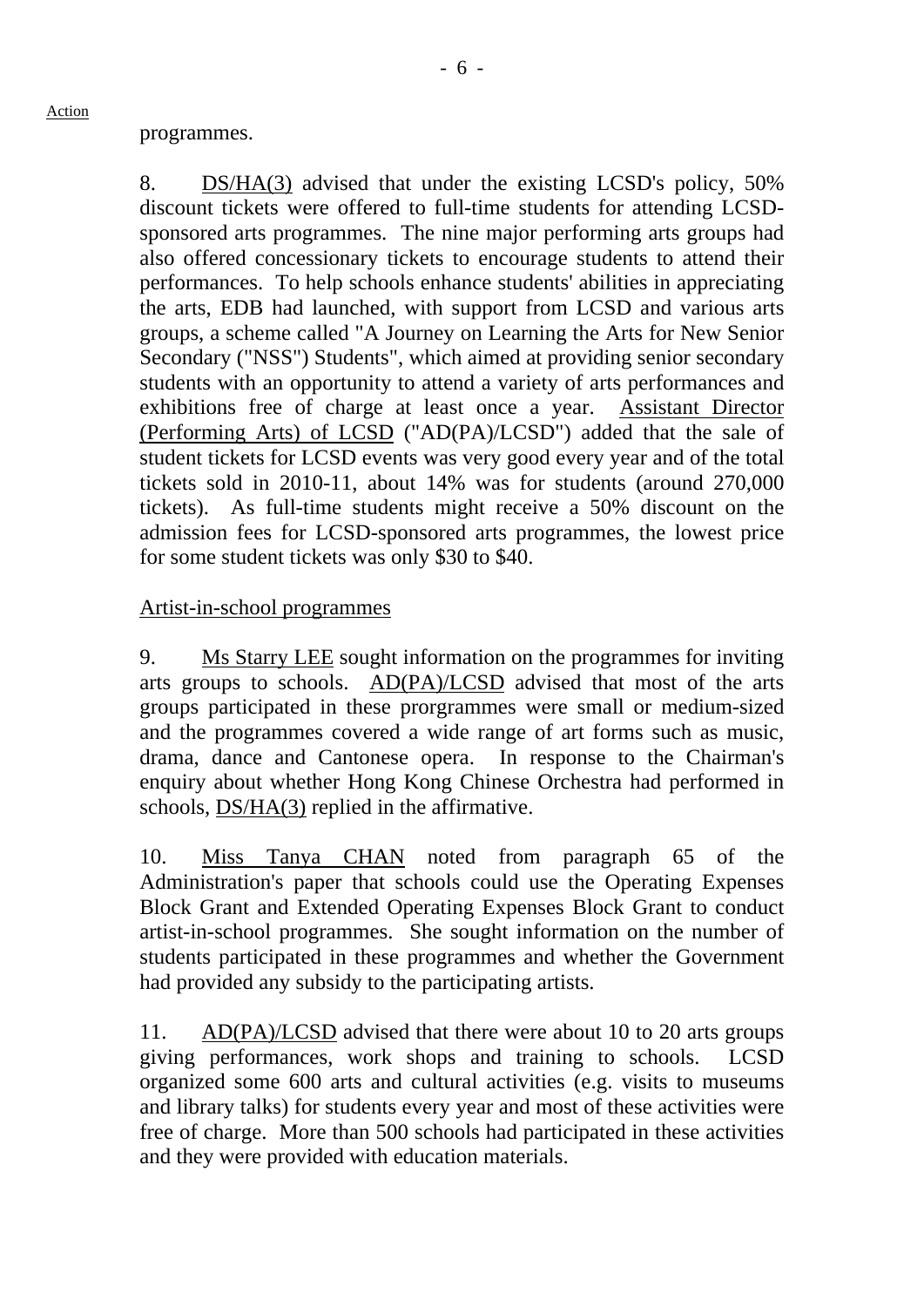12. In the light of members' concerns, the Chairman requested the Admin that is the chairman requested the Administration to provide information on details of the artist-in-school programmes, including the number of participating schools and students, the names and number of participating arts groups/artists, the mode of delivery of the programmes, whether any allowance was paid to the participating arts groups/artists, and the party responsible for paying the allowance, if any, etc.

> [*Post-meeting note:* the Administration's response was issued to members vide LC Paper No. CB(2)213/11-12 on 2 November 2011.]

# Audience building

13. Ms Starry LEE considered that the Administration should bring arts and culture to the public and build up a solid audience base for arts and cultural activities, as this would help improve the career prospects of arts practitioners and encourage students to take part in the arts and culture. To popularize arts and culture in the community, the Government should encourage schools to invite arts groups/artists to display their arts works in schools.

14. AD(PA)/LCSD advised that LCSD had implemented the Venue Partnership Scheme to foster a partnership between LCSD-managed venues and performing arts groups with the objectives of, among others, enlarging the audience base and encouraging community involvement in arts development. For example, the Absolutely Fabulous Theatre Connection was the venue partner of the Sai Wan Ho Civic Centre, which focused on arts education programmes. The Yau Ma Tei Xiqu Activity Centre was a dedicated venue for Cantonese opera, especially for the performances, rehearsals and training of budding Cantonese opera artists and troupes.

15. The Chairman shared Ms Starry LEE's view that building a broad audience base was important. While the Administration's paper had provided much information on the Administration's initiatives/measures for promoting arts education in schools, their effectiveness remained to be seen. He considered it important to preserve and transmit the tradition of Chinese culture and cultivate the public's interest in the arts and culture.

16. DS/HA(3) advised that in allocating funding to the nine major performing arts groups, including Hong Kong Chinese Orchestra, Chung Ying Theatre and Zuni Icosahedron, they were required to devote efforts to organize educational programmes and audience building activities.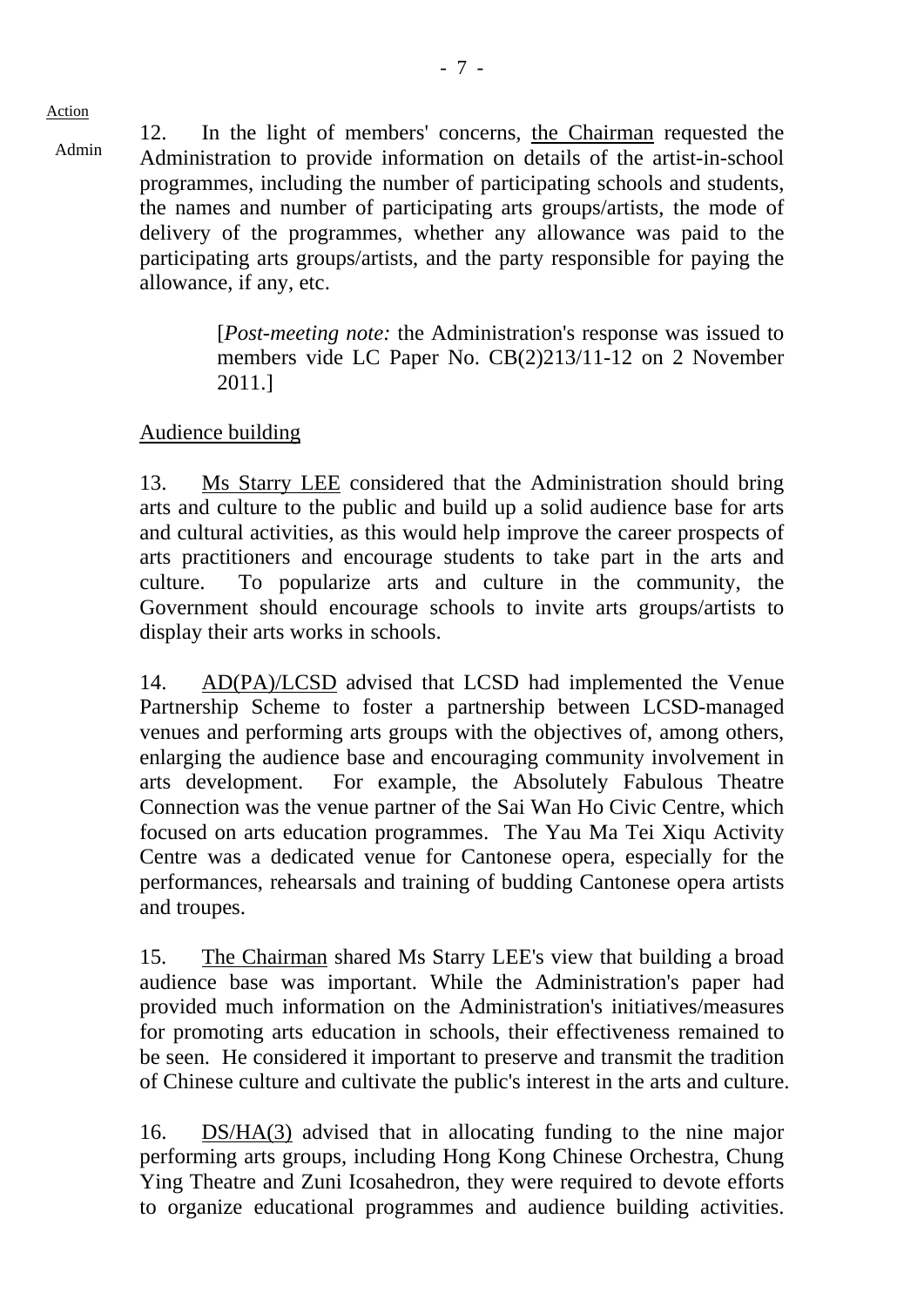Chung Ying Theatre and Zuni Icosahedron also participated in the Arts Experience Scheme for Senior Secondary Students organized by LCSD in coloration with EDB. The programmes offered were complemented by pre- and post-performance talks, demonstrations and interactive workshops, with a view to enhancing students' understanding of and interest in the arts.

17. Ms Emily LAU considered that the Administration should provide information on the relevant overseas experience in the promotion of arts education in schools. In her view, developing arts talents and cultivating the appreciation of arts at the community level were equally important to the construction of a broad audience base for arts activities, including those to be held in the West Kowloon Cultural District ("WKCD").

### Promotion of arts education in schools

18. Prof Patrick LAU expressed concern about whether the subject of Arts had been included in the primary and secondary school curricula. He considered that the lack of career opportunities for fine artists in Hong Kong was a major reason for parents and students not attaching importance to arts or arts-related subjects, and consequently discouraged the nurturing of arts talents.

19. DS/ED(5) advised that arts education was one of the eight Key Learning Areas ("KLAs") in the school curriculum and every student was entitled to arts education. Visual Arts was a compulsory subject at the primary and junior secondary levels. There were many cross-curricular learning opportunities under KLAs, enabling students to study the arts from different perspectives and gain insights into the arts and other subject areas. Students could select Visual Arts as an elective subject under the New Senior Secondary ("NSS") curriculum. The NSS curriculum also provided students with arts learning opportunities as well as diversified opportunities for sustaining contacts with the arts, developing creativity and cultural and artistic accomplishments. Aesthetic development learning experiences was an essential component in Other Learning Experiences under the NSS curriculum and could help enhance the interface between arts learning at basic education and senior secondary levels.

20. Ms Cyd HO expressed concern that under the NSS curriculum, Visual Arts would easily become examination-oriented and neglect the cultural nurturing of students. She considered that more resources should be provided to secondary schools, with a view to including more teaching about literature study and arts criticism in the secondary school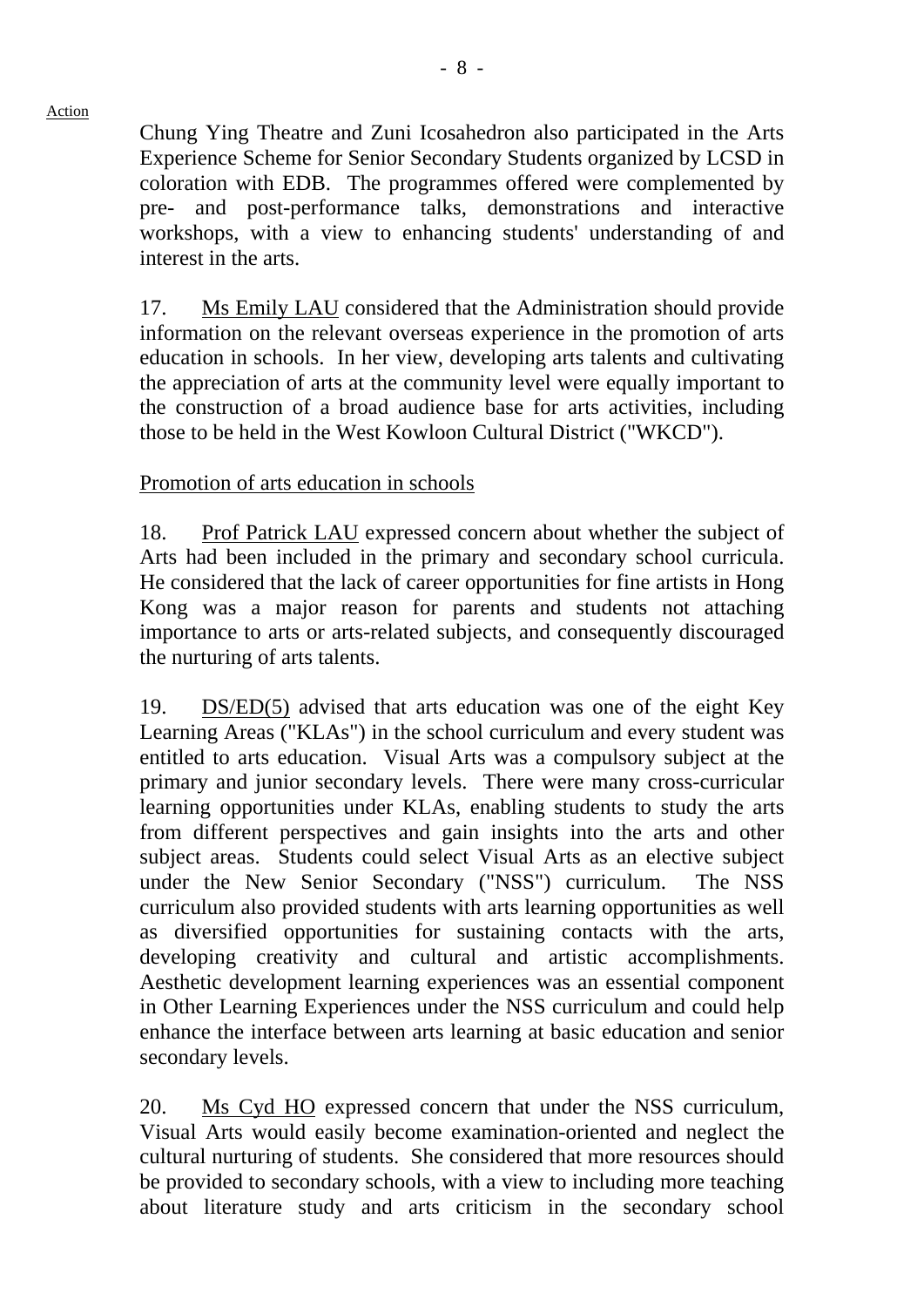curriculum.

Action

21. DS/ED(5) advised that senior secondary school students selecting Visual Arts as an elective subject would learn through a balanced programme of study consisting of two strands, viz. visual arts appreciation and criticism in context and visual arts making. Equal weight would be given to the assessment of these two strands. She added that the NSS arts elective subjects provided students with an opportunity for in-depth studies and helped lay a good foundation for further studies as well as careers in the arts and creative industries. In the 2009-2010 school year, there were 29% and 2% increases in student enrolment in NSS Music and Visual Arts respectively when compared with the figures of the Hong Kong Certificate of Education Examination in 2009.

22. Mr CHEUNG Kwok-che sought information on the number of students participated in the activities under the LCSD-organized Arts Experience Scheme for Senior Secondary Students mentioned at Annex A to the Administration's paper. Noting that only around 2 000 students had enrolled in the Arts-related Applied Learning Courses in the 2010- 2012 school year (as set out in Annex B to the Administration's paper), which represented a small percentage of the total number of students in Hong Kong, Mr CHEUNG asked about the actions to be taken by the Administration in promoting arts education in secondary schools.

> [*Post-meeting note: The Administration subsequently advised that over 20 000 students participated in the activities of LCSD's Arts Experience Scheme for Senior Secondary Students]*

23. DS/ED(5) reiterated that the Administration had implemented various measures, as set out in paragraphs 4 to 23 of the Administration's paper, for developing students' aesthetic sensitivity and enhancing their interest in the arts. The Administration would continue to build on this foundation in promoting the arts and culture. DS/ED(5) also advised that the first batch of NSS students would graduate in 2012. EDB would monitor and review the implementation of the NSS curriculum and its impact on schools and students. The findings would be used as a basis for improving the implementation process in schools and support measures for teachers.

Nurturing of arts talents

24. In response to Mr WONG Kwok-hing's question about the measures for nurturing arts talents, DS/ED(5) advised that details of the measures were set out from paragraphs 36 to 48 in the Administration's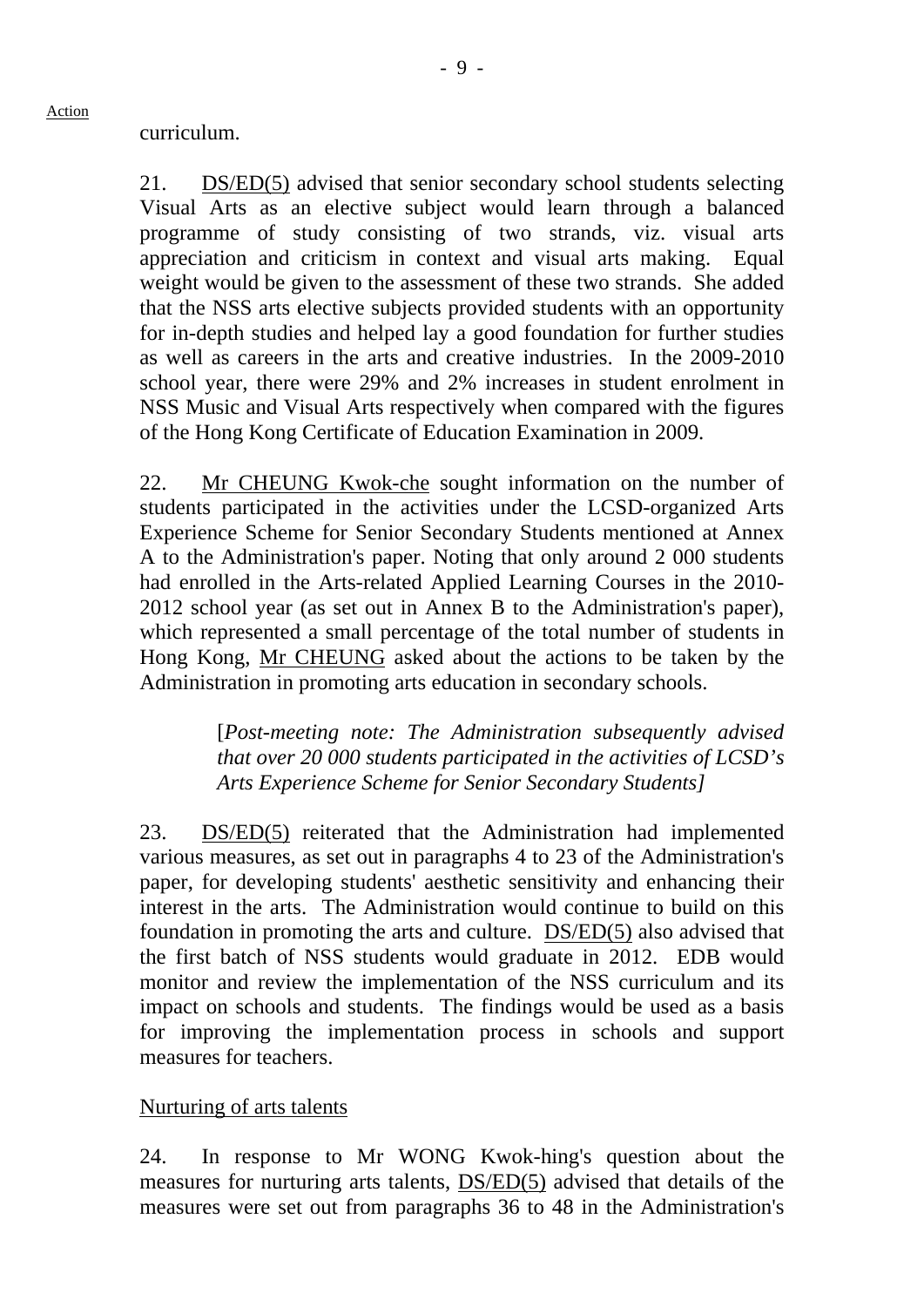paper. EDB advocated the nurturing of arts talents through a "three-tier model" under which students were nurtured at the "classroom", "pull-out" and "exceptionally gifted" levels. At classroom level, students were provided with opportunities for discovering and nurturing their arts talents through exposure to different art forms. To pull out arts talents for further development, schools could provide additional programmes and accelerated programmes within for talented students. For exceptionally gifted students identified through different platforms, such as territorywide competitions, extended learning opportunities were arranged by EDB to help them set their personal development plan and advance their aspiration for higher achievements.

### Support for arts teachers in schools

25. Mr CHEUNG Man-kwong said that according to a survey conducted by the Hong Kong Arts Development Council in 2010, about two-third of the arts teachers had been required to teach non-arts subjects. In his view, this situation was undesirable as arts subjects required more interactions between teachers and students. Mr CHEUNG asked whether EDB would implement small class teaching to improve the teacher-tostudent ratio, thereby enhancing the teaching quality of arts education. He also sought information on the teacher-to-student ratio of arts subjects in primary and secondary schools.

26. DS/ED(5) advised that the deployment of arts teachers to teach other subjects could bring about a synergy effect on the teaching of arts subjects. For example, teachers could enhance students' Chinese language through the development of their appreciation for Cantonese opera. When conducting a review on the NSS curriculum, EDB would study the impact of deploying arts teachers to teach other subjects on teaching quality.

27. Mr LEUNG Yiu-chung raised concern as to whether students were provided with sufficient opportunities to pursue further studies in the arts and culture after graduating from secondary schools. DS/ED(5) advised that notable improvements had been observed regarding students' creativity and interest in the arts since the curriculum reform. According to the results of a EDB's survey, students' interest in aesthetic and physical activities had been enhanced. As regards the opportunities for professional training in the arts, DS/ED(5) advised that there were some 2 000 post-secondary student places for arts administration and artsrelated courses. Apart from the Hong Kong Academy for Performing Arts, the University Grants Committee ("UGC")-funded institutions and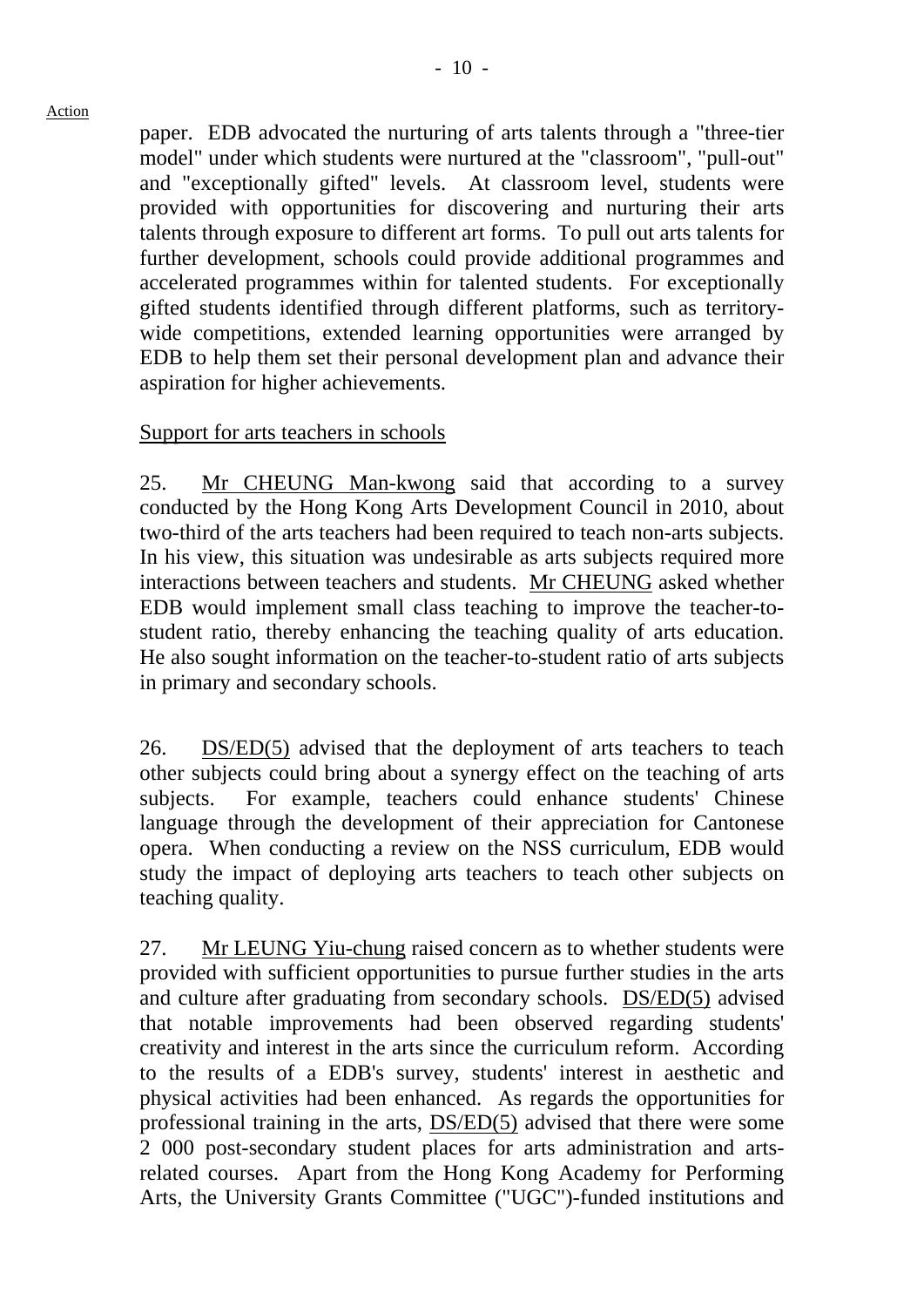the Vocational Training Council, there were some other self-financing post-secondary institutions (e.g. the Savannah College of Art and Design) offering education programmes on arts-related disciplines.

28. Mr CHEUNG Kwok-che and Mrs Sophie LEUNG expressed concern about the support for and in-service professional development of arts teachers. Mr CHEUNG Kwok-che asked whether EDB had provided any resource platform for arts teachers to exchange ideas and share their teaching experiences. Mrs Sophie LEUNG suggested EDB to consider using electronic platform to enhance teachers' teaching capability and students' creativity and help them keep abreast of the latest arts curriculum development.

29. DS/ED(5) advised that to support the implementation of the arts and culture education in schools, EDB had provided abundant resources, and collaborated with tertiary institutions and experts, to develop learning and teaching materials, which covered a wide range of themes and had been disseminated to schools in the form of booklets, DVDs and downloadable versions available on the Internet.

# Post-secondary professional training

30. Mr LEUNG Yiu-chung raised concern about the possible phasing out of arts courses in local universities owing to the competition-based model applied by UGC to its allocation of funding to universities. He enquired about the truthfulness of the news concerning the possible closing down of the Department of Fine Arts of the Chinese University of Hong Kong ("CUHK"). Ms Cyd HO was also worried that the Department of Fine Arts of CUHK might be shut down eventually, having regard to less funding from UGC to such non-popular university courses, which could not offer good career prospects for students. DS/ED(5) advised that she was not aware of any news about CUHK's plan to close the Department of Fine Arts.

# **III. Promotion of sports education in schools**

[LC Paper Nos. CB(2)1700/10-11(03) and (04)]

# Provision of public sports facilities

31. Mr WONG Kwok-hing noted from paragraph 18 of the Administration's paper (LC Paper No. CB(2)1700/10-11(03)) that the number of schools opening up their sports facilities after school hours for Hong Kong student team training or inter-school competitions had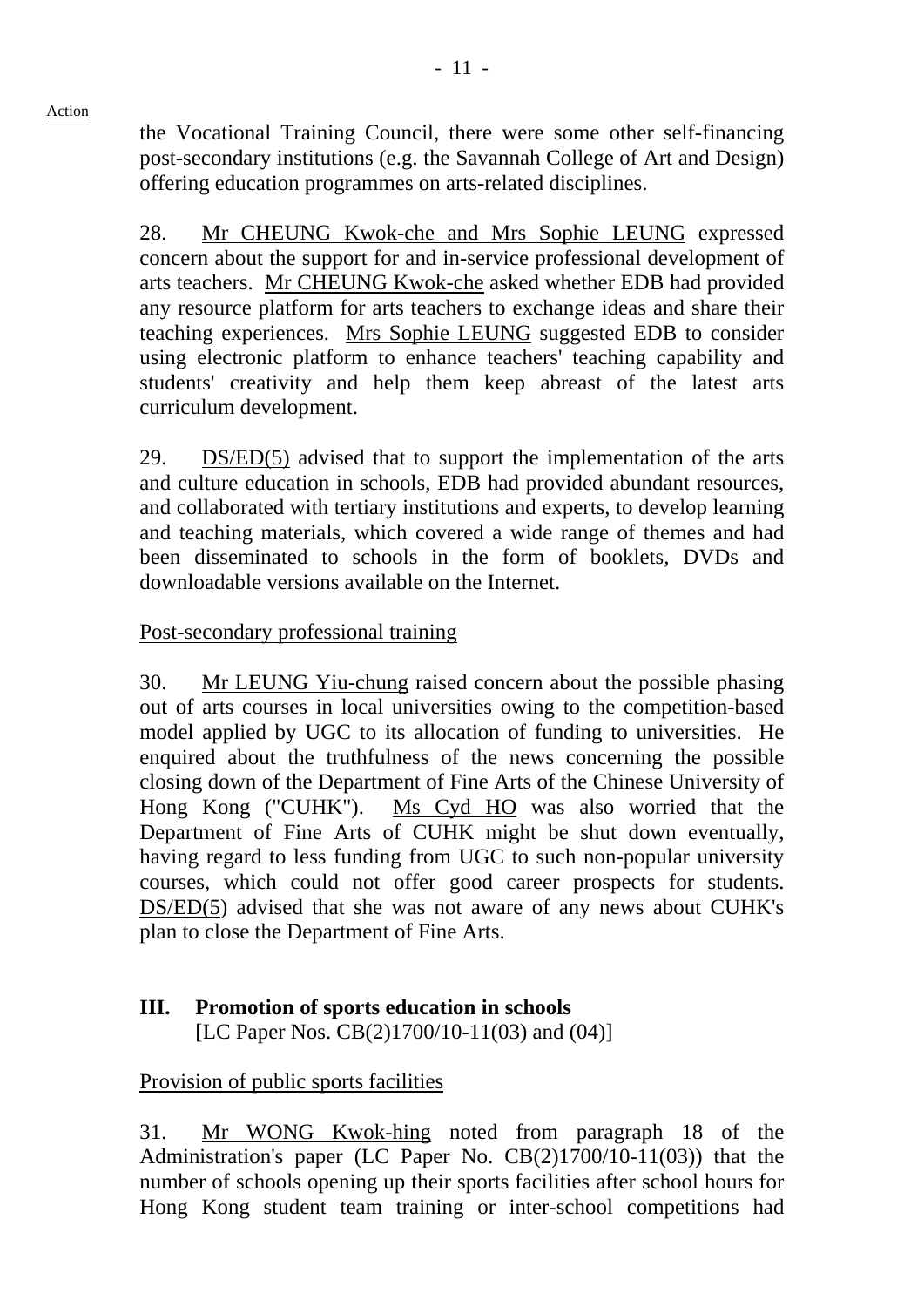Admin

increased from 22 in 2007 to 61 in 2011. Pointing out that the 61 schools only represented a small percentage of the total number of schools in Hong Kong, he asked why many schools had been reluctant to open up their sports facilities, and whether the Government would provide any incentive to encourage schools to open up such facilities.

32. Deputy Secretary for Home Affairs (2) ("DS/HA(2)") explained that schools had been increasingly willing to open up their facilities after school hours for Hong Kong student team training or inter-school competitions. Although there were more than 1 000 schools in Hong Kong, not many of them were equipped with sports facilities up to the standards for training and competition.

## Use of public sports facilities

33. Mr WONG Kwok-hing, Mr CHEUNG Man-kwong, Ms Starry LEE and Miss Tanya CHAN raised concern about the decreasing trend in the total hours of school use of LCSD's six major facilities since 2008- 2009 as shown in Annex II to the Administration's paper. Mr CHEUNG Man-kwong considered that these facilities might be far away from schools and suggested that the Administration should take into account the number and location of schools in a district when planning and constructing sports facilities in that district. Ms Starry LEE considered that LCSD's sports facilities should be easily accessible to students. She urged the Administration to conduct a review on schools' accessibility to public sports facilities by school districts. Mr WONG Kwok-hing and Miss Tanya CHAN requested the Administration to explain in writing reasons for the continued decrease in the total number of hours of use of major sports facilities by schools from 2008-2009 to 2010-2011 and a breakdown of the number by the 18 districts.

34. DS/HA(2) and Deputy Director (Leisure Services) of the Leisure and Cultural Services Department ("DD(LS)/LCSD") advised that -

- (a) with a view to facilitating schools to have greater access to public sports facilities, LCSD had put in place a priority booking arrangement under which schools were allowed to reserve facilities one academic year in advance. To encourage schools to organize sports activities, schools were allowed to use specified facilities free of charge for a specified period of time;
- (b ) LCSD had implemented the School Sports Programme ("SSP") as a sports promotion platform in schools. SSP offered activities, such as sports demonstrations and tours of sports venues, and provided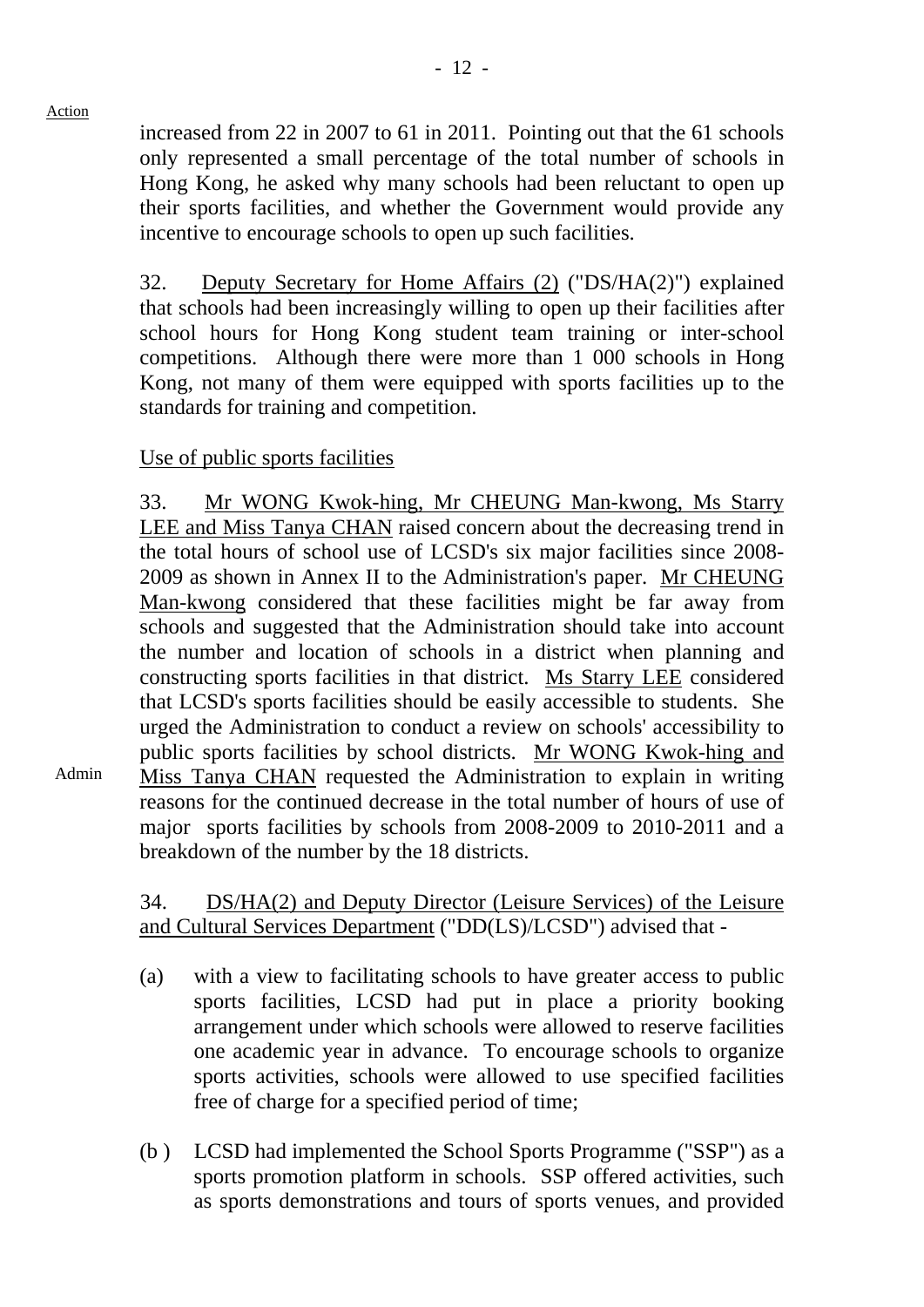students with opportunities to watch high-level international competitions as well as sports training. Schools were encouraged to make use of SSP to offer "pull-out" programmes, such as interest groups and team training, for students to take part in systematic and intensive training in selected sports outside the classroom, and provide students with opportunities to compete in inter-school sports events;

- (c ) as detailed in paragraph 15 of the Administration's paper, there were a number of new sports facilities under construction or planning. These new facilities would provide more easily accessible sports venues for training and competitions; and
- (d) during the period from 2008-2009 to 2010-2011, the total number of schools dropped from some 1 200 to 1 066 in Hong Kong. The drop might be a contributing factor to the decrease in the total number of hours of use of major public sports facilities by schools. The Administration would study the reasons for such a decrease and revert to the Panel.

35. Miss Tanya CHAN said that as stipulated in private recreational leases ("PRLs"), lessees (such as private sports clubs) were required to open up their facilities to outside bodies. She asked how the Administration would encourage schools to use such facilities. DS/HA(2) advised that a number of schools had already regularly used the facilities of the clubs operating under PRLs for training and competitions.

## Support for elite athletes

36. Mr KAM Nai-wai opined that there were a number of problems with the Government's policy on sports education, including insufficient lesson time for students to take Physical Education ("PE") lessons, inadequate sports facilities student training and competitions and insufficient support for student athletes to develop their sports career. He recalled the view expressed by the Hong Kong Sports Institute ("HKSI") to the Panel on Home Affairs that to attract more student athletes to pursue a sporting career on a full-time basis, there was a need for a flexible education system in Hong Kong.

37. Principal Assistant Secretary (Curriculum Development) of EDB ("PAS(CD)/EDB") advised that the Administration's current education policy had provided flexibility for students to balance their high-level sports participation with study needs. Leave had been granted to students to take part in training and competitions, and extra assistance relating to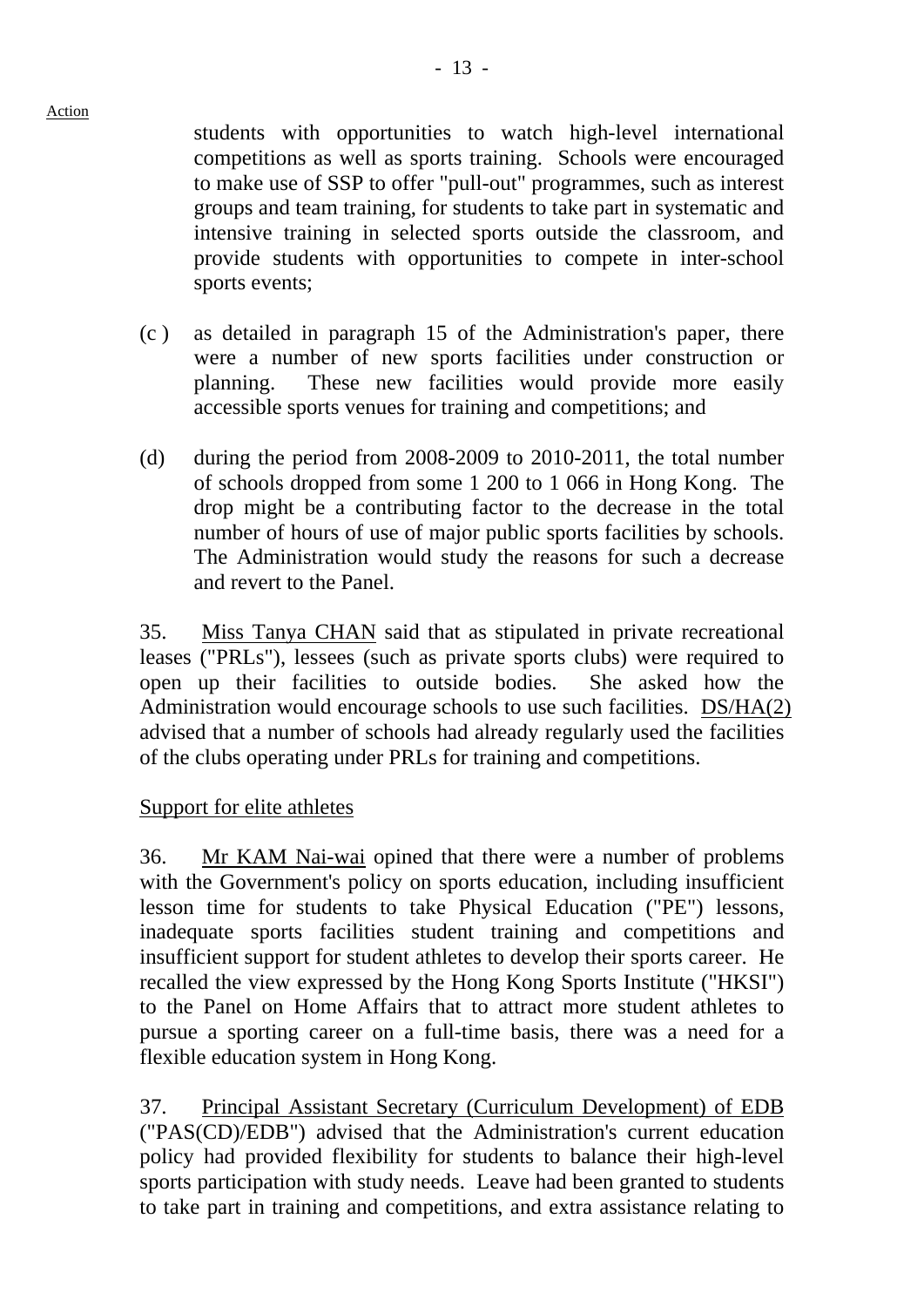academic studies had been provided to them. There were also tailormade training programmes offered by schools themselves or in collaboration with other institutions for student athletes to help them strike a balance between study and sports career. EDB would provide all necessary support to assist them in completing their secondary school education.

38. Ms Emily LAU called on the Administration to put in place a flexible education system to take care of the training and competition needs of student athletes and the career prospects for retired athletes.

39. Chief Executive/HKSI considered that in Hong Kong, the existing education system lacked flexibility for student and elite athletes to pursue their education and sports career. To help elite athletes achieve excellence in international competitions, she considered it more appropriate and desirable for them to undergo full-time training programmes and continue their education after they retired from competitions. She added that to enhance educational and career development support to elite athletes and address the needs of retired elite athletes, the Sports Federation & Olympic Committee of Hong Kong, China had launched the Hong Kong Athletes Career and Education Programme.

40. PAS(CD) of EDB said that under the NSS academic structure, all students would receive six-year secondary education. The existing education system had allowed flexibility for students to extend their years of study. Schools were encouraged to make arrangements for high-level student athletes to attend make-up classes, defer studies or apply for leave to take part in training and competitions.

41. Dr Priscilla LEUNG suggested that the Administration should consider allowing retired elite athletes who had not received professional teacher training to be employed as PE teachers in schools. DS/HA(2) advised that HKSI had offered tailor-made coach training through the Elite Coaching Apprenticeship Programme to help elite athletes become coaches after retirement.

Admin 42. The Chairman requested the Administration to relay the views of HKSI on the need to introduce a flexible educational system in Hong Kong to enhance support for elite athletes in education and career development to EDB for consideration and provide a paper on the Administration's views on the implementation of a flexible education system in Hong Kong when members revisited the subject in future.